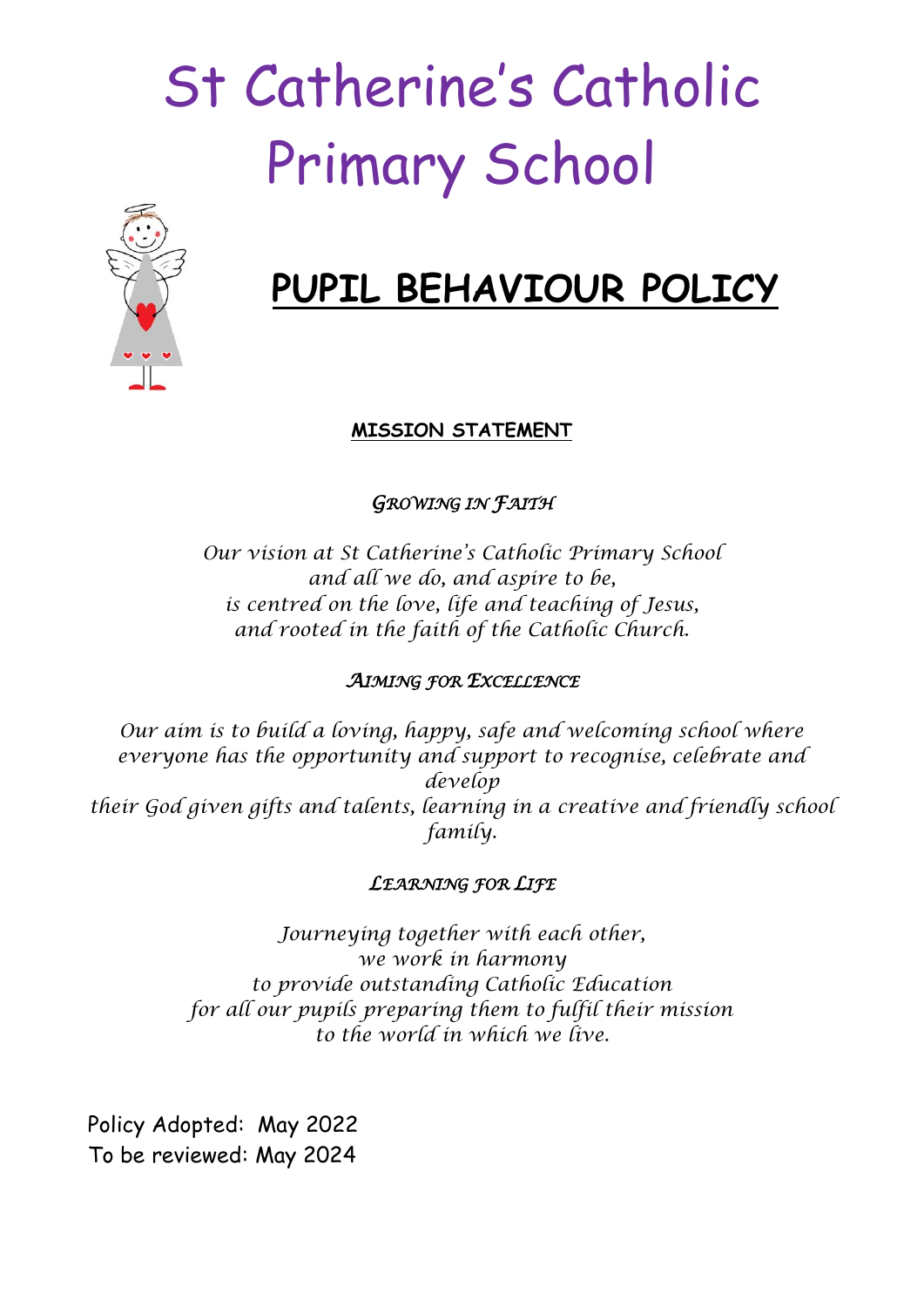## **St. Catherine's Catholic Primary School**

## **Pupil Behaviour Policy**

#### **Rationale**

The school's Behaviour Policy reflects our distinctive ethos as a Catholic school and is linked with our Mission Statement.

We value and respect each person within our school community and believe that our children can make valuable contributions towards positive behaviour which, in turn, enables the smooth running of our school.

In order for effective teaching and learning to take place, we believe that good behaviour in all areas of school life is necessary, and so we aim to provide a climate where Gospel values are at the centre of all we do, where a sense of justice, acceptance and forgiveness prevail and where our children feel safe, secure and happy.

#### **Aims:**

- To ensure the development of the whole child to their full potential spiritually, emotionally, socially and physically
- To encourage a calm, secure and happy atmosphere within the school
- To create a clear understanding of what acceptable behaviours and attitudes look like, making boundaries clear, in all aspects and areas of school life
- To encourage independence and self-discipline so that each child learns to accept responsibility for his/her own actions
- To ensure that classrooms are places where all pupils can learn free from disruption
- To teach children to understand the consequences of their actions including rewards and sanctions that are fair and transparent
- To achieve excellent standards of behaviour
- To develop respect for people and property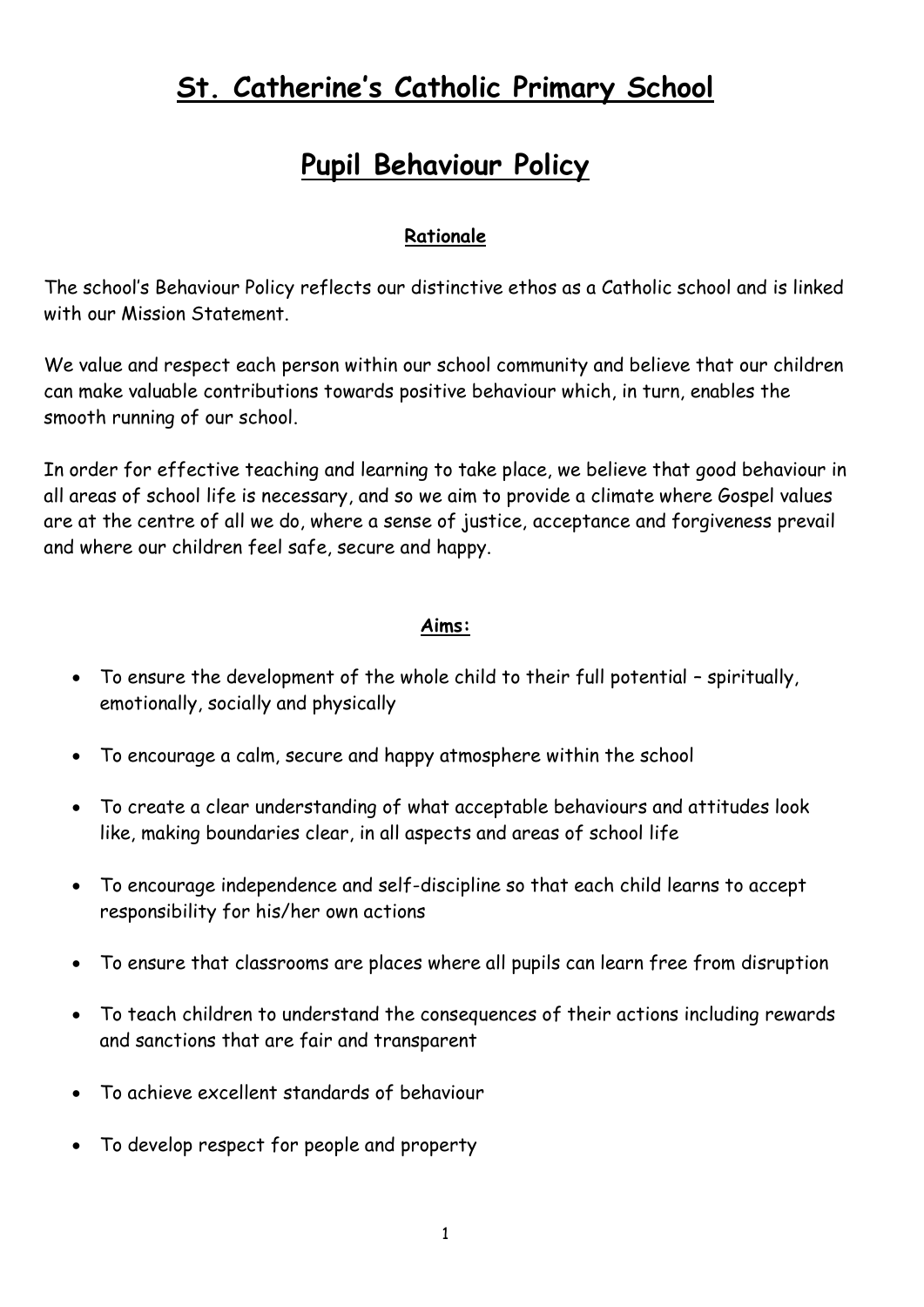- To foster in the children positive self images so that they come to value themselves as individuals and as members of our school community
- To have in place a clear, fair and consistent approach to behaviour management shared by all members of our school community
- To involve parents/carers and ensure children, staff and parents have a sense of direction and feeling of common purpose
- To model and encourage a climate of forgiveness and the importance of saying 'sorry'
- To teach the recognition, signs and impact of bullying, understanding that it is totally unacceptable

#### **Roles and responsibilities**

The children's responsibilities -

- $\triangleright$  To respect other people
- > To follow the STAR/School Rules
- $\triangleright$  To follow and accept the procedures for rewards and sanctions

The staff responsibilities –

- $\triangleright$  To create and sustain a positive, supportive, and secure classroom environment
- $\triangleright$  To respect other people
- $\triangleright$  To follow the STAR Rules and to implement them in an age-appropriate manner (See Appendix 1)
- $\triangleright$  To apply the procedures consistently so that pupils come to know and understand its purpose
- $\triangleright$  To take responsibility for the behaviour of all children (throughout the school) at St Catherine's, not just those in their immediate care
- To raise everybody's self-esteem through words and actions
- $\triangleright$  To create a climate of trust
- $\triangleright$  To be a good role model
- $\triangleright$  To liaise with parents/carers so that they are well-informed
- $\triangleright$  To respect confidentiality
- To record incidents on class 'clipboard' and following this on the CPOMS system
- $\triangleright$  To recognise and reward individuals, groups and the whole class, implementing their bespoke systems (Please see Appendix 2)
- $\triangleright$  To implement unique class sanctions in keeping with their class agreements (Please see Appendix 3)

*Our behaviour system has a progressive nature as the children grow and mature so some of the details of the rewards and consequences change.*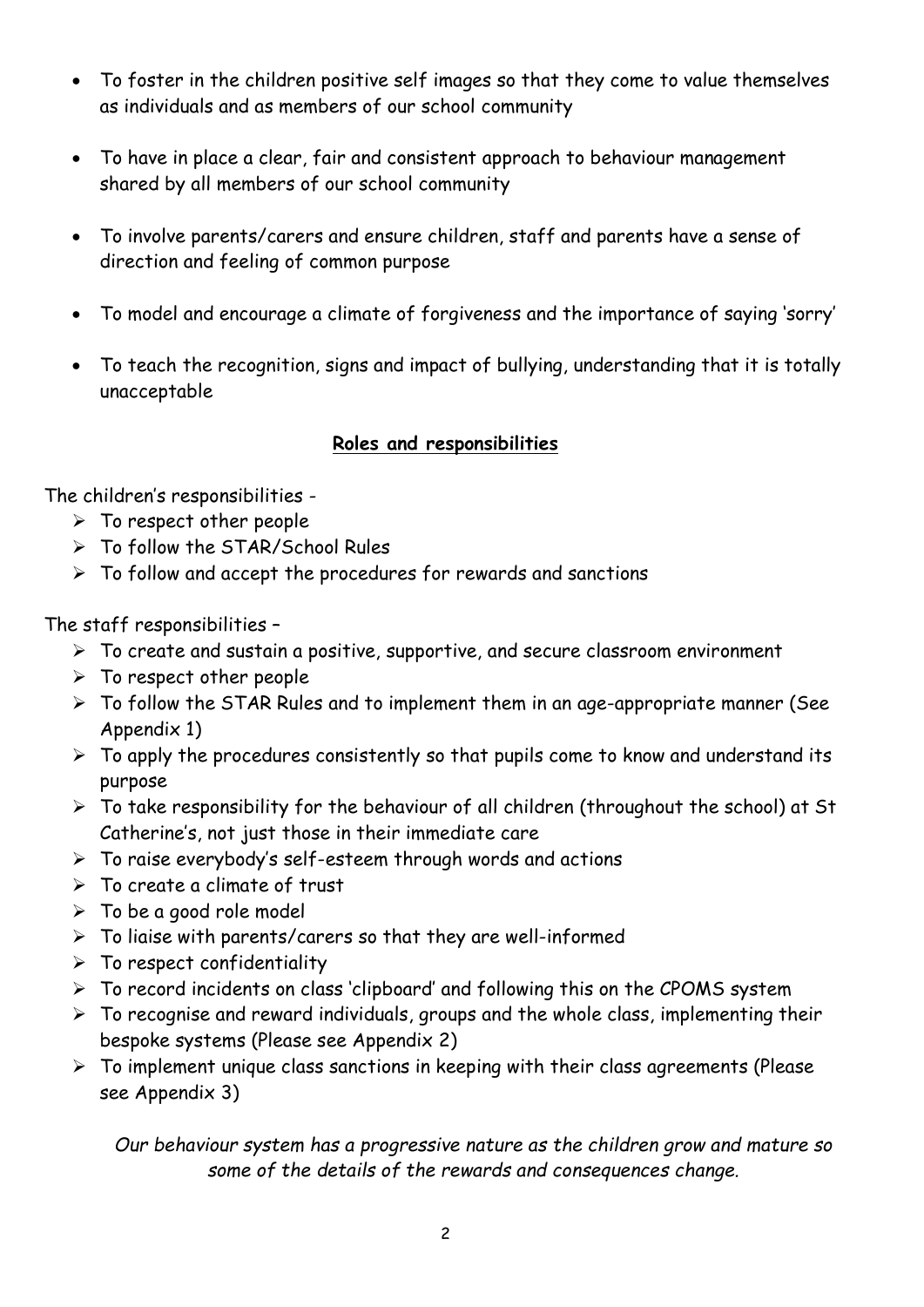The SLT responsibilities –

- $\triangleright$  To be fully involved in setting the standards of behaviour and discipline
- $\triangleright$  To be fully involved in the management of unacceptable behaviour and the celebration of good behaviour
- $\triangleright$  To support all staff in the implementation of the policy in order to maintain high standards of behaviour
- $\triangleright$  To have 'conversations' with pupils that may lead to specific sanctions
- $\triangleright$  To meet with parents/carers when deemed necessary
- $\triangleright$  To regularly monitor the effectiveness of procedures and the implementation of the policy
- $\triangleright$  To provide opportunities to capture staff, pupil and parent/carers views
- > To report to the Governing Body on a Termly basis
- $\triangleright$  To review the policy on a 2 year cycle

The parent/carer responsibilities –

- $\triangleright$  To respect other people
- $\triangleright$  To support the school's behaviour expectations
- $\triangleright$  To work with staff to create a positive dialogue so that children receve a consistent message about behaviour
- To attend meetings in school if their child's/children's behaviour is contrary to our expectations
- $\triangleright$  To inform the SLT/Classteacher if they have concerns or if their child's circumstances have changed which may impact upon their child's behaviuor

The Governors' responsibilities –

- $\triangleright$  To support the school's behaviour expectations
- $\triangleright$  To be a good role model
- $\triangleright$  To establish good working relationships with staff and parents/carers
- $\triangleright$  To work with the Headteacher to ensure any complaints are dealt with fairly and consistently
- $\triangleright$  To respect confidentiality

#### **Strategies and Procedures to support our Policy**

At St Catherine's all behaviour encounters should be delivered using an appropriate tone and volume. It should be clear that is it the behaviour that is being addressed/sanctioned.

When addressing a behaviour problem always **allow regulation time** and in all instances –

- $\triangleright$  Avoid confrontation
- $\geq$  Listen
- $\triangleright$  Establish the facts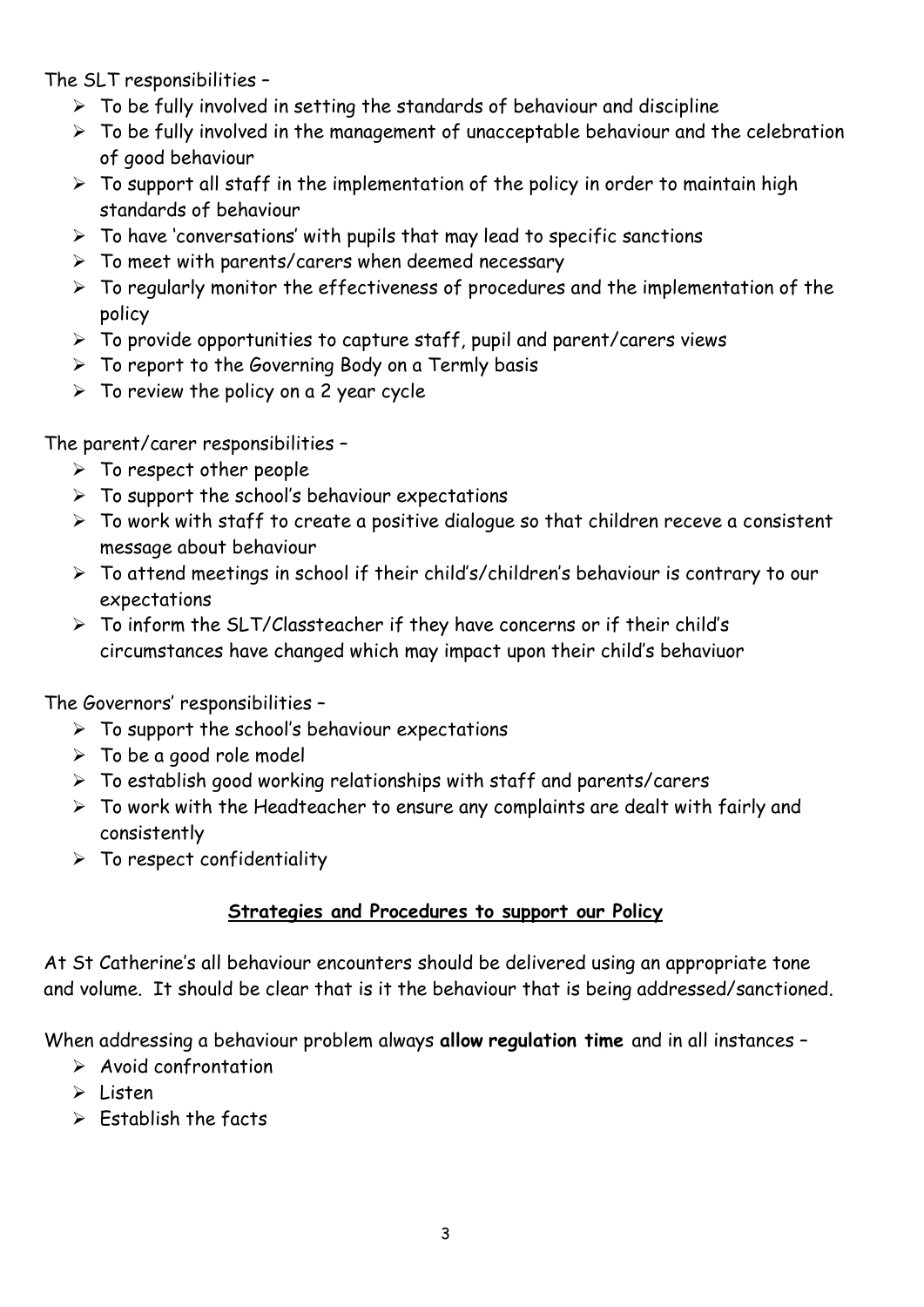#### **Reasons for rewards**

- $\triangleright$  To reinforce good behaviour
- $\triangleright$  To encourage progress and achievement
- $\triangleright$  To praise making the right choice
- $\triangleright$  To value an individual/a group/the whole class their actions and words

#### **Reasons for sanctions**

- $\triangleright$  To let pupils, know that something is unacceptable
- $\triangleright$  To help pupils recognise that actions have consequences
- $\triangleright$  To discourage pupils from repeating unacceptable behaviours

#### **Recording and Communicating**

All classroom and office staff have access to CPOMS, the electronic recording sysytem and should record all incidents that go against the STAR/School Rules, more specifically-

- If a pupil hurts another pupil or adult physically, emotionally or mentally
- If it affects their own or the learning of others
- If there has been any damage to property or the environment
- If a pattern of negative behaviour is beginning to emerge

All of the above instances must also be reported to SLT and parent/carers on the day. In cases where there has been a victim, the parents/carers of that pupil must also be contacted.

#### **Zones of Regulation**

To support and enhance our Behaviour Policy we use of The Zones of Regulation within our school community. This has helped us develop a common language across the school through which to discuss emotions and behaviours.

Teachers share the content of the curriculum flexibly with their classes in line with their age and stage of development and in response to the needs of the cohort. All classrooms have The Zones on display. Some individuals and small groups work more intensively with the materials to support their particular needs.

Classes have developed their own agreed systems and strategies to help pupils move between zones. Some individuals may also have personalised 'toolboxes' of strategies specific to them and their needs.

As well as these rules we follow the guiding principles –

- $\triangleright$  Inappropriate behaviour is unacceptable
- $\triangleright$  You are responsible for your own behaviour
- $\triangleright$  We are a no shouting school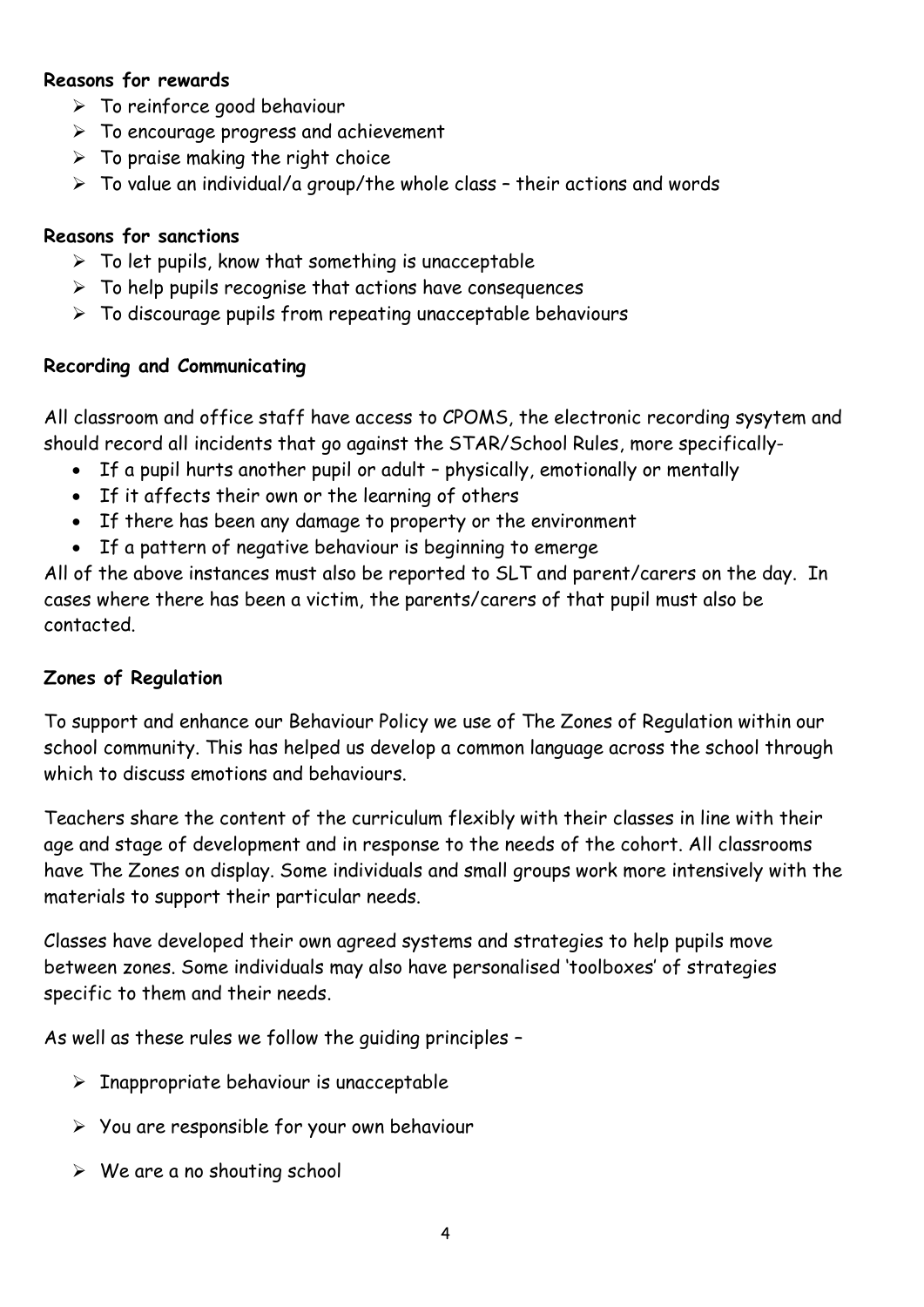$\triangleright$  All incidents of swearing must be reported to SLT

#### **Beyond the Classroom**

#### **Playground Supervision:**

The same school rules apply in the playground. Any problems that arise in the playground, should, where possible be resolved by the support staff on duty. If this is not possible it must be reported to the teacher or SLT. In more serious cases and all cases of bullying, all cases must reported to the Headteacher or Deputy Headteacher. In such cases pupils must be removed from the playground/field immediately and brought into school.

Staff on duty must ensure the children are in a safe environment and play in an appropriate manner. It is very important for the children to -

- Play only in safe areas of the outdoor environment
- Never leave the school premises or admit anyone from outside of the school premises
- Play safe and sensible games

Lunchtime Rewards – Raffle Tickets should be given to pupils, both in the hall and in the playground, who consistently follow the school rules.

Supervisory staff must patrol the playground and check potentially dangerous areas. They must be aware of anyone who has left the area e.g., going to the toilet, for First Aid or seeing a member of staff.

#### **General expectations for pupils in Common Areas:**

Pupils are expected to conduct themselves with consideration for others at all times, showing respect for adults and other children, for their own and others people's property. Pupils are expected to walk quietly within the school building. Pupils moving from their classroom, either as a whole class or in a group, to another area should move with sensitivity so as not to disturb other classes.

#### **Outside of School:**

Pupils displaying inappropriate or anti-social behaviour, which may bring the school into disrepute, whilst on their way to or from school maybe disciplined in conjunction with the parents/carers. This is at the discretion of the Headteacher.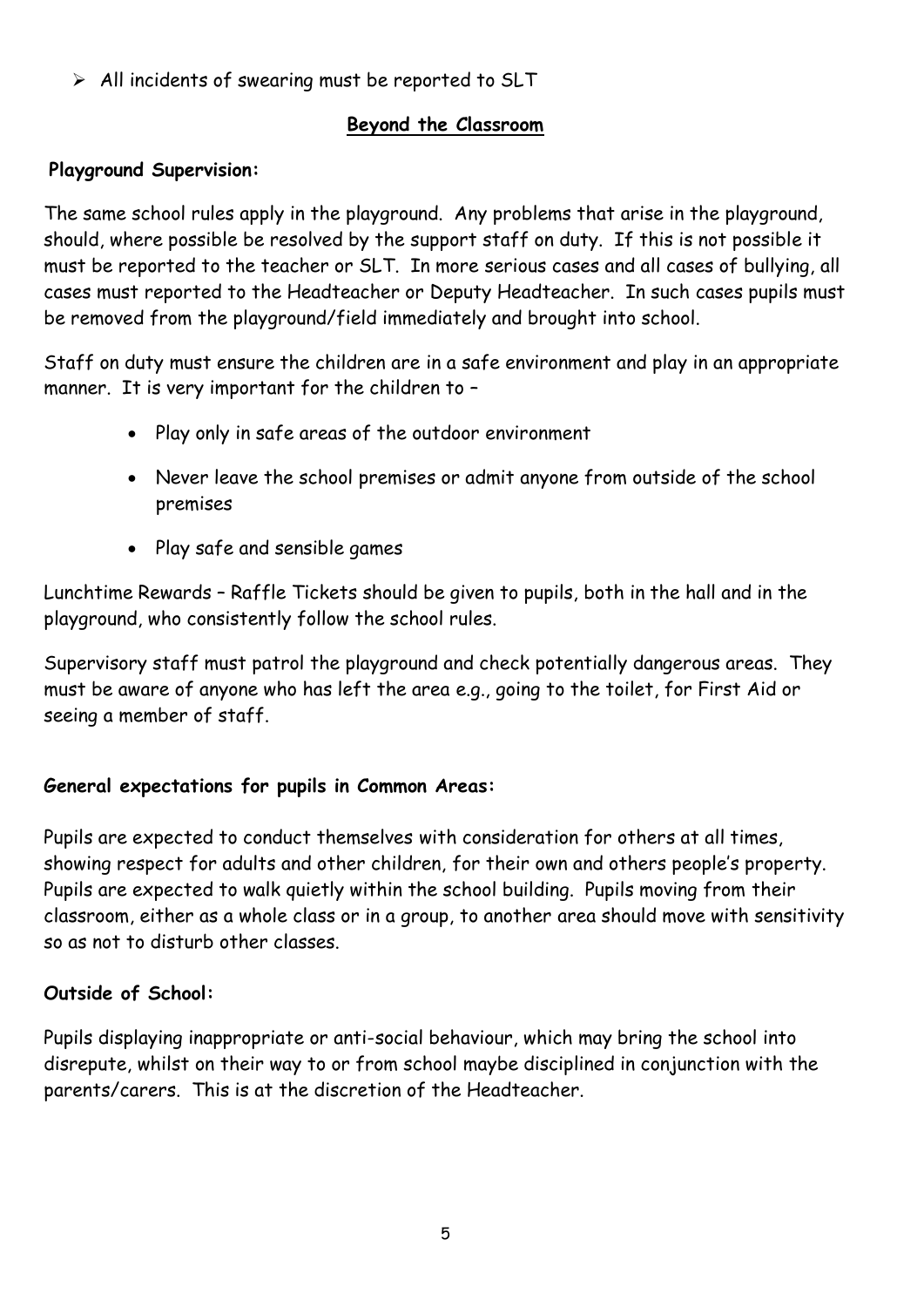#### **Equal Opportunities and Inclusion**

#### **Diffentiation/Scaffolding for Behaviour**

When the agreed process of the policy and procedures do not work for a child then different strategies may be needed.

Each classteacher needs to evaluate and identify problem behaviour as early intervention is likely to reduce the severity and impact of behavioural difficulties. Teachers who have concerns about a child's emotional state or behaviour need to assess whether this is a temporary state or of a more serious nature. If these concerns persist, they must be documented and advice should be sought from SLT and the SENCo.

#### **Special Educational Needs (SEN)**

The school recognises its legal duty under the Equality Act 2010 to prevent pupils with a protected characteristic from being at a disadvantage. Consequently, our approach to challenging behaviour may be differentiated to meet the needs of the pupil. The school's SENCo will evaluate a pupil who exhibits challenging behaviour to determine whether they have any underlying needs that are not currently being met. Where necessary the advice, support and intervention of outside agencies will be sought. This may lead to plan specific support programmes and risk assessments. We will work with the parents/carers to create a plan and review it regularly.

#### **Bullying**:

We take a zero tolerance approach to bullying in our school community. Our Anti Bullying Policy clearly lays out our processes for dealing with bullies and supporting victims. We do, however, recognise that anyone who is proven to be bullying may need special support themselves and that will also be provided.

This Pupil Behaviour Policy should be read in conjunction with the School's Anti-Bullying Policy.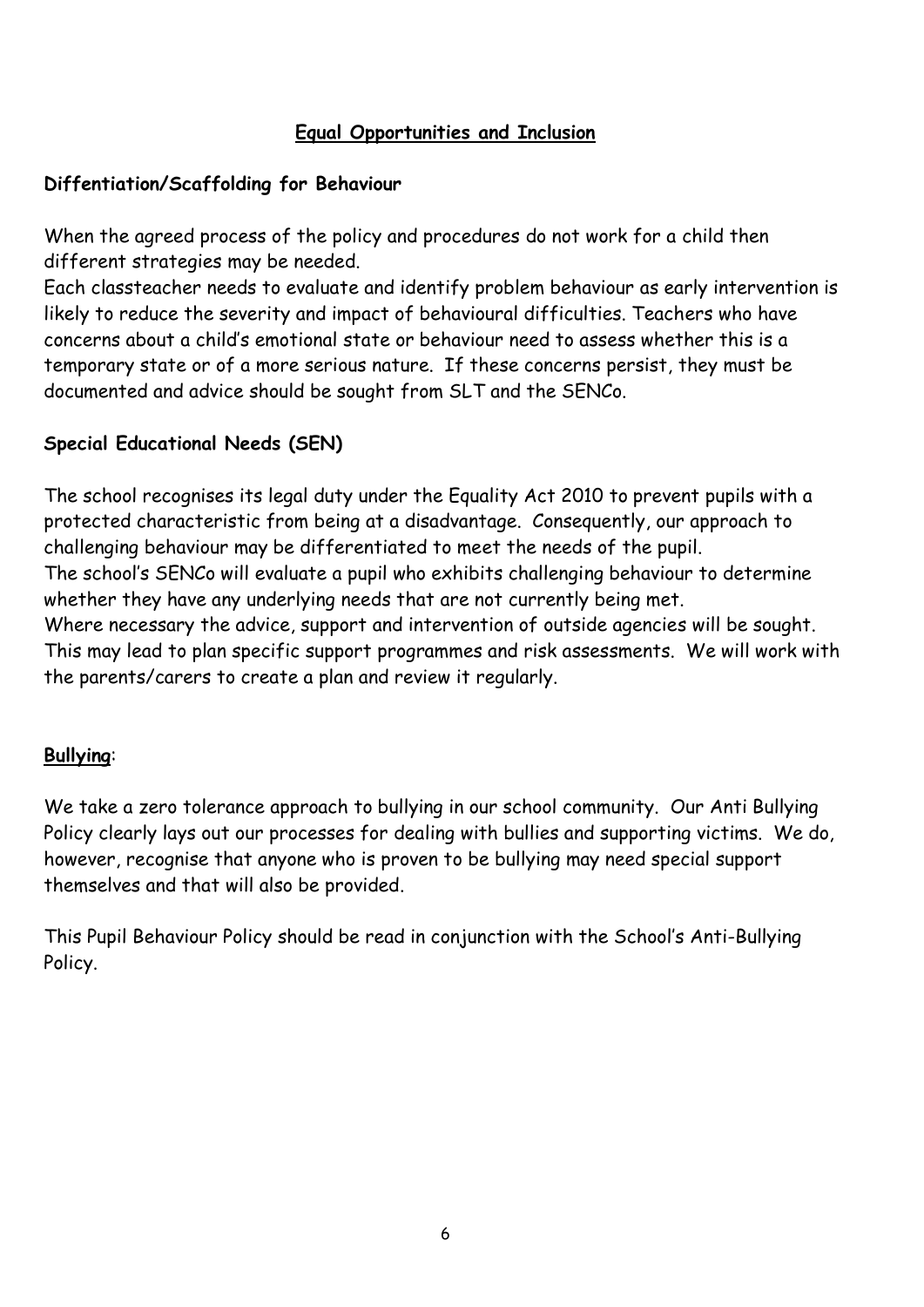#### **Reasonable Force at St Catherine's**

At St Catherine's Catholic Primary School, the use of 'Reasonable Force' is always seen as a last resort.

All staff have the right to use 'Reasonable Force' when absolutely necessary and it is down to the professional judgement of each staff member to make that decision.

School staff do not require parental consent to use force on a pupil.

All staff are aware of the Department of Education 'Use of Reasonable Force Advice for headteachers, staff and governors' (July 2013) and this is the basis for our school approach.

#### **What is reasonable force?**

- The term 'reasonable force' covers the broad range of actions used by most teachers at some point in their career that involve a degree of physical contact with pupils.
- Force is usually used either to control or restrain. This can range from guiding a pupil to safety by the arm through to more extreme circumstances such as breaking up a fight or where a student needs to be restrained to prevent violence or injury to themselves or others or to prevent them causing significant damage to property or equipment
- 'Reasonable in the circumstances' means using no more force than is needed.
- As mentioned above, schools generally use force to control pupils and to restrain them. Control means either passive physical contact, such as standing between pupils or blocking a pupil's path, or active physical contact such as leading a pupil by the arm out of a classroom.
- Restraint means to hold back physically or to bring a pupil under control. It is typically used in more extreme circumstances, for example when two pupils are fighting and refuse to separate without physical intervention.
- School staff should always try to avoid acting in a way that might cause injury, but in extreme cases it may not always be possible to avoid injuring the pupil.
- The use of Reasonable Force should acknowledge the individual circumstance and pupil. Adjustments will be made, in line with our statutory duties, for children who are disabled or have Special Educational Needs.

#### **Who can use reasonable force?**

- All members of school staff have a legal power to use reasonable force (Section 93, Education and Inspections Act 2006).
- This power applies to any member of staff at the school. It can also apply to people whom the Headteacher has temporarily put in charge of pupils such as unpaid volunteers or parents accompanying pupils on a school organised visit.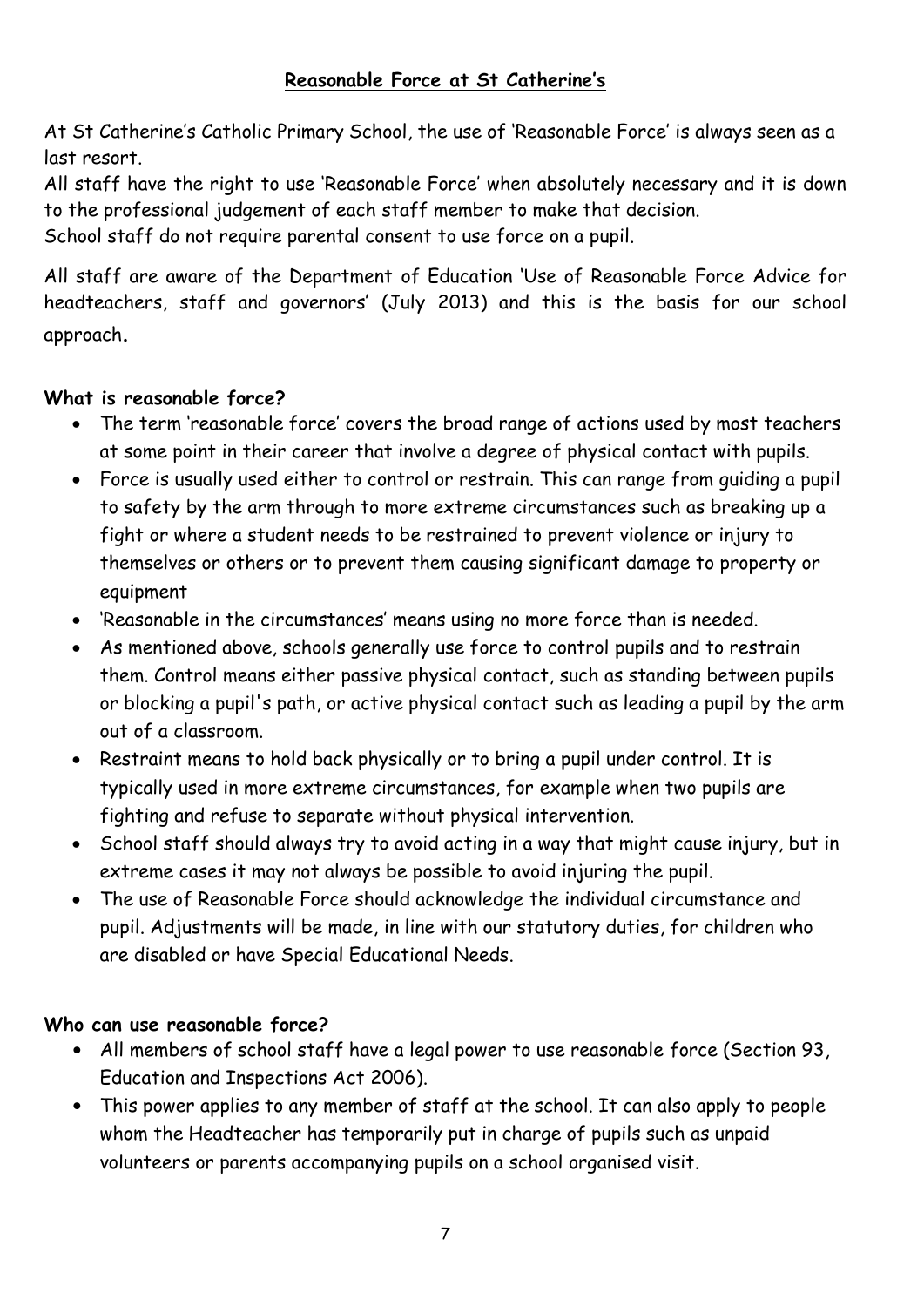#### **When can reasonable force be used?**

- Reasonable force can be used to prevent pupils from hurting themselves or others, from damaging property, or from causing disorder.
- In a school, force is used for two main purposes to control pupils or to restrain them.
- The decision on whether or not to physically intervene is down to the professional judgement of the staff member concerned and should always depend on the individual circumstances.

#### **Schools can use reasonable force to:**

- remove disruptive children from the classroom where they have refused to follow an instruction to do so;
- prevent a pupil behaving in a way that disrupts a school event or a school trip or visit;
- prevent a pupil leaving the classroom where allowing the pupil to leave would risk their safety or lead to behaviour that disrupts the behaviour of others;
- prevent a pupil from attacking a member of staff or another pupil, or to stop a fight in the playground; and
- restrain a pupil at risk of harming themselves through physical outbursts.
- prevent a pupil causing significant damage to property or equipment.

#### **Schools cannot use force as a punishment – it is always unlawful to use force as a punishment**.

#### **Communicating the school's approach to the use of force**

• The school's behaviour policy will be regularly reviewed by all stakeholders and shared with staff, parents and pupils and include the power to use reasonable force.

#### **Staff training**

 The school will provide staff training. The Headteacher will ensure that a reasonable number of staff have updated training in the use of Reasonable Force (Team Teach). Those staff can be called upon to advise colleagues and support them in situations where needed. Staff will review the Reasonable Force agreements annually alongside the Safeguarding and Child Protection training.

#### **Telling parents/carers when force has been used on their child**

- Staff will speak to parents about serious incidents involving the use of force and will record all incidents. The incidents will be reported to parents/carers.
- In deciding what is a serious incident, teachers should use their professional judgement and consider the:
- 1. pupil's behaviour and level of risk presented at the time of the incident;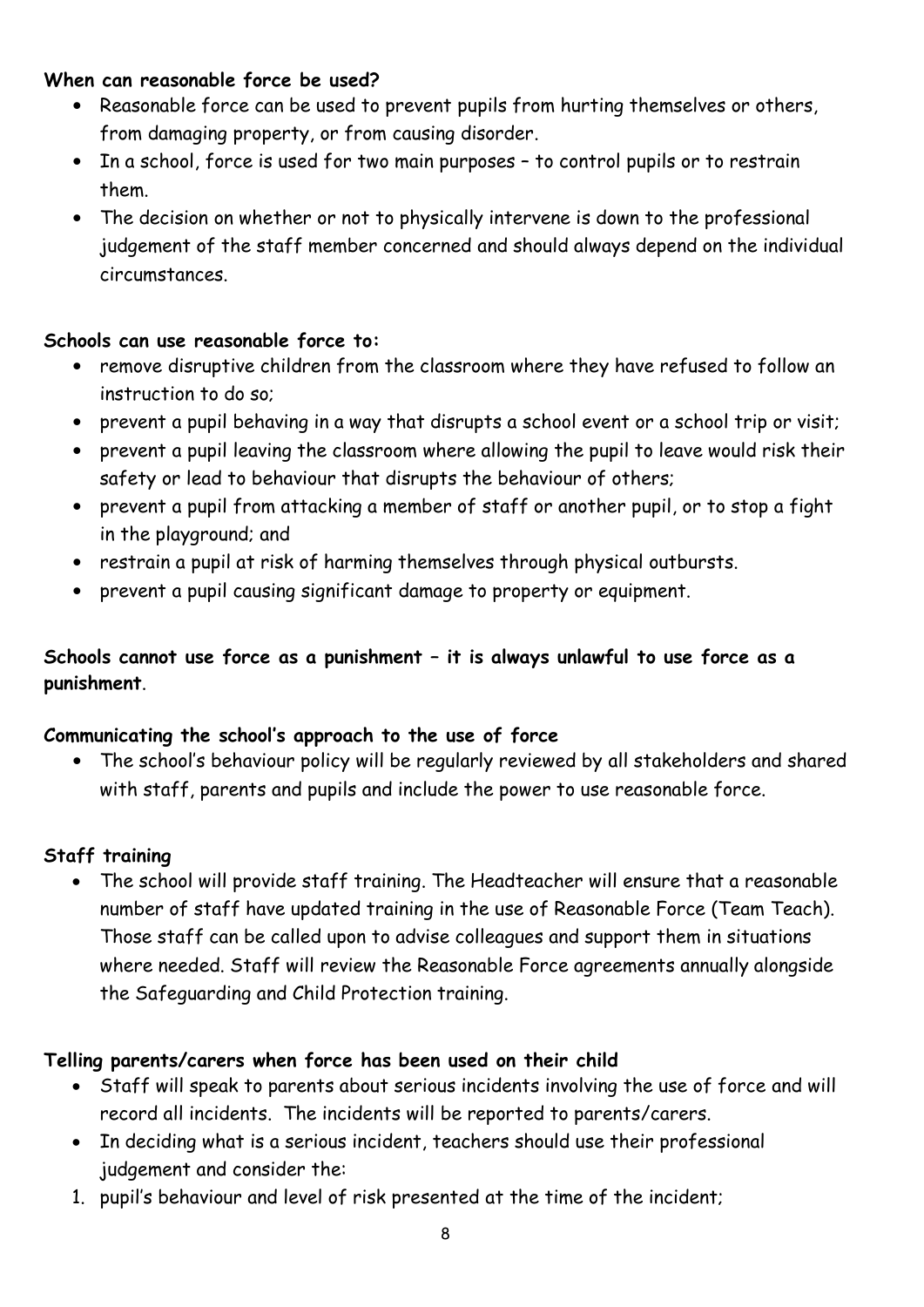- 2. degree of force used;
- 3. effect on the pupil or member of staff; and
- 4. child's age.
- 5. learning needs of pupils, the level of SEN and disability.

#### **What happens if a pupil complains when force is used on them?**

- All complaints about the use of force should be thoroughly, speedily and appropriately investigated.
- Where a member of staff has acted within the law that is, they have used reasonable force in order to prevent injury, damage to property or disorder – this will provide a defence to any criminal prosecution or other civil or public law action.
- When a complaint is made the onus is on the person making the complaint to prove that his/her allegations are true – it is not for the member of staff to show that he/she has acted reasonably.
- Suspension must not be an automatic response when a member of staff has been accused of using excessive force. Schools should refer to the "Dealing with Allegations of Abuse against Teachers and Other Staff" guidance where an allegation of using excessive force is made against a teacher. This guidance makes clear that a person must not be suspended automatically, or without careful thought.
- Schools must consider carefully whether the circumstances of the case warrant a person being suspended until the allegation is resolved or whether alternative arrangements are more appropriate.
- If a decision is taken to suspend a teacher, the school should ensure that the teacher has access to a named contact who can provide support.
- Governing bodies should always consider whether a teacher has acted within the law when reaching a decision on whether or not to take disciplinary action against the teacher.
- As employers, schools and local authorities have a duty of care towards their employees. It is important that schools provide appropriate pastoral care to any member of staff who is subject to a formal allegation following a use of force incident.

Signed by: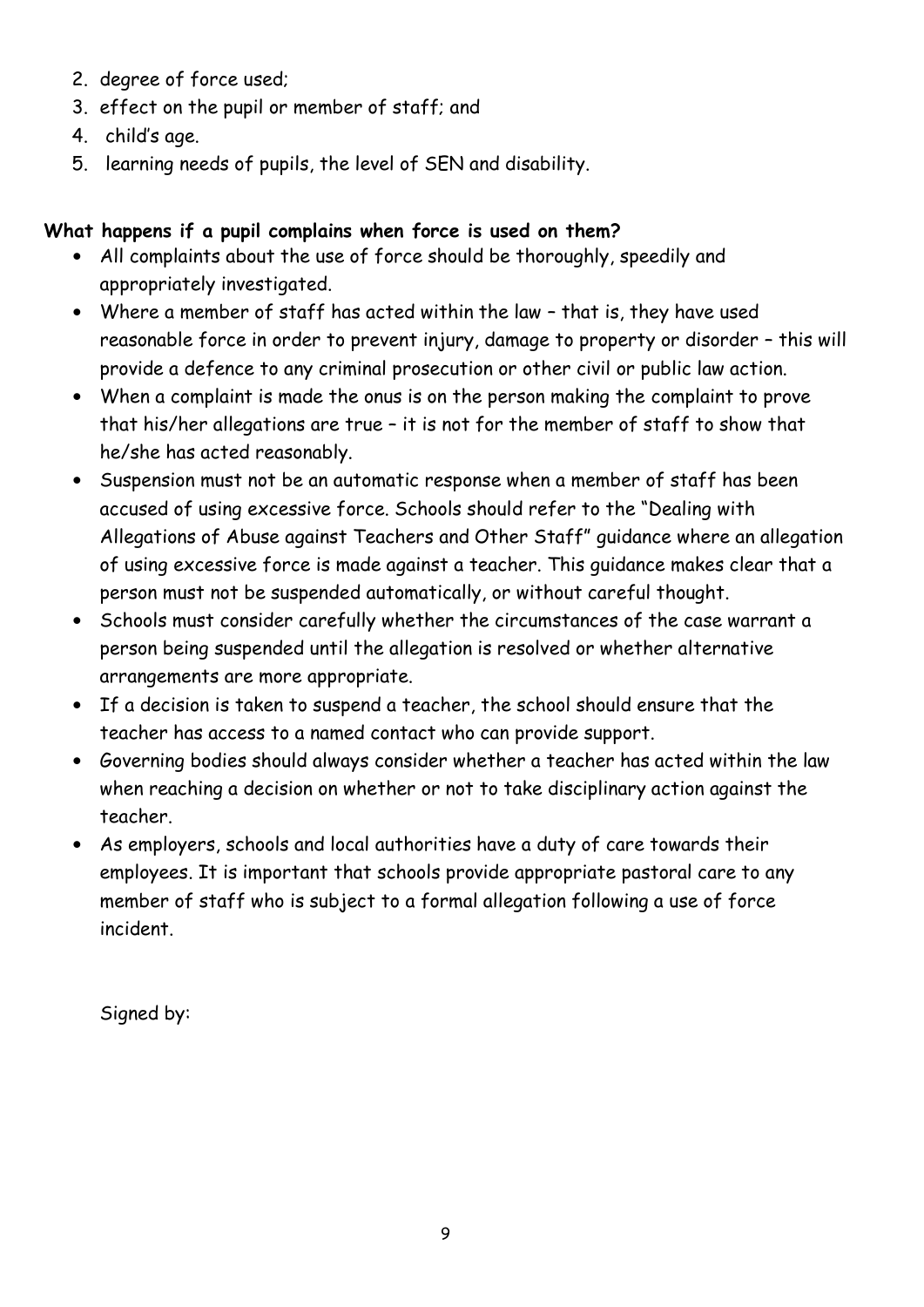**Appendix 1**

**St Catherine's - STAR RULES**



**Be a good disciple - say at least one kind word each day, treating other people the way you would like to be treated**

**Respect and listen to all adults and each other**

**Be caring and kind, keeping each other safe**

**Work hard and diligently, supporting others to do the same**

**Care for the school environment, looking after your own, others and school property**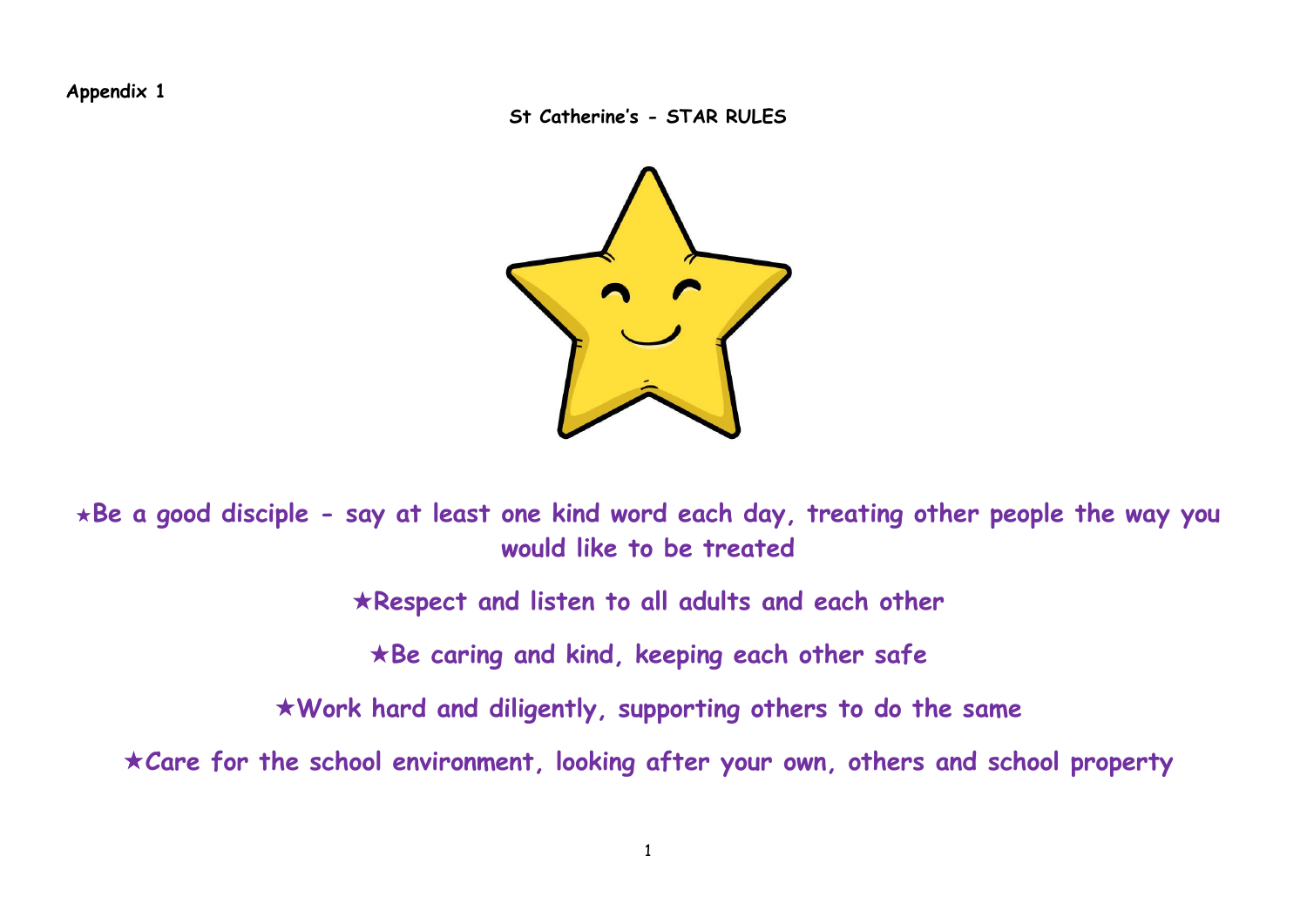#### **St Catherine's - REWARDS**

|                                                                    | <b>ST FRANCIS</b>                                                                  | <b>ST CLARE</b>                                                                    | <b>ST JOSEPH</b>                                                                                                                                         | <b>ST WILFRID</b>                                                                                        | <b>ST THERESE</b>                                                                        | <b>ST CECELIA</b><br><b>ST PHILIP</b>                                     | <b>ST</b><br><b>CATHERINE</b>                                                      |
|--------------------------------------------------------------------|------------------------------------------------------------------------------------|------------------------------------------------------------------------------------|----------------------------------------------------------------------------------------------------------------------------------------------------------|----------------------------------------------------------------------------------------------------------|------------------------------------------------------------------------------------------|---------------------------------------------------------------------------|------------------------------------------------------------------------------------|
| PRAISE and RECOGNITION - Verbal, whole class, group and individual |                                                                                    |                                                                                    |                                                                                                                                                          |                                                                                                          |                                                                                          |                                                                           |                                                                                    |
| <b>Individual</b>                                                  | <b>SHINE</b><br>Stickers<br>Name on Pot of<br>Gold<br><b>Mission Stickers</b>      | <b>Stickers</b><br>Different clap e.g.<br>marshmallow<br>Mission Stickers          | Pot of Gold<br>Stickers<br>Pegs<br>Good work<br>examples to SLT<br>Stopping and<br>sharing good work<br>and good<br>behaviour<br><b>Mission Stickers</b> | Hero Cards<br>Stickers<br>Extra Playtime per<br>half Term for TT<br>Rockstars<br><b>Mission Stickers</b> | <b>Mission Stickers</b><br>Good work examples<br>to SLT<br>Sharing of work with<br>class | Raffle Tickets - Fortnightly prize<br><b>Mission Stickers</b>             | <b>Mission Stickers</b><br>Stars of the Week<br>(Mr Langlois' Star<br>of the day)  |
| Group/Table                                                        | N/A                                                                                | Table Teddy                                                                        | Table Points                                                                                                                                             | Quiet Critters                                                                                           | <b>Tally Points</b>                                                                      | Raffle Tickets also used here for<br>individuals all on the table         | Table Points                                                                       |
| <b>Whole Class</b>                                                 | Cookies in the Jar                                                                 | Mr Potato<br>Head/Jigsaw                                                           | Marbles in the Jar                                                                                                                                       | Marbles in the Jar                                                                                       | Marbles in the Jar                                                                       | Pasta Jar                                                                 | Pasta Jar                                                                          |
| <b>Whole School</b>                                                | House Points                                                                       | House Points                                                                       | House Points                                                                                                                                             | House Points                                                                                             | House Points                                                                             | House Points                                                              | House Points                                                                       |
| <b>ADDITIONAL</b>                                                  | HT/DHT visit,<br>sharing and<br>Sticker<br>Good Disciple<br>Angel Postcard<br>Home | HT/DHT visit,<br>sharing and<br>Sticker<br>Good Disciple<br>Angel Postcard<br>Home | HT/DHT visit,<br>sharing and<br>Sticker<br>Good Disciple<br>Angel Postcard<br>Home                                                                       | HT/DHT visit,<br>sharing and<br>Sticker<br>Good Disciple<br>Angel Postcard<br>Home                       | HT/DHT visit, sharing<br>and Sticker<br>Good Disciple<br>Angel Postcard Home             | HT/DHT visit, sharing and Sticker<br>Good Disciple<br>Angel Postcard Home | HT/DHT visit,<br>sharing and<br>Sticker<br>Good Disciple<br>Angel Postcard<br>Home |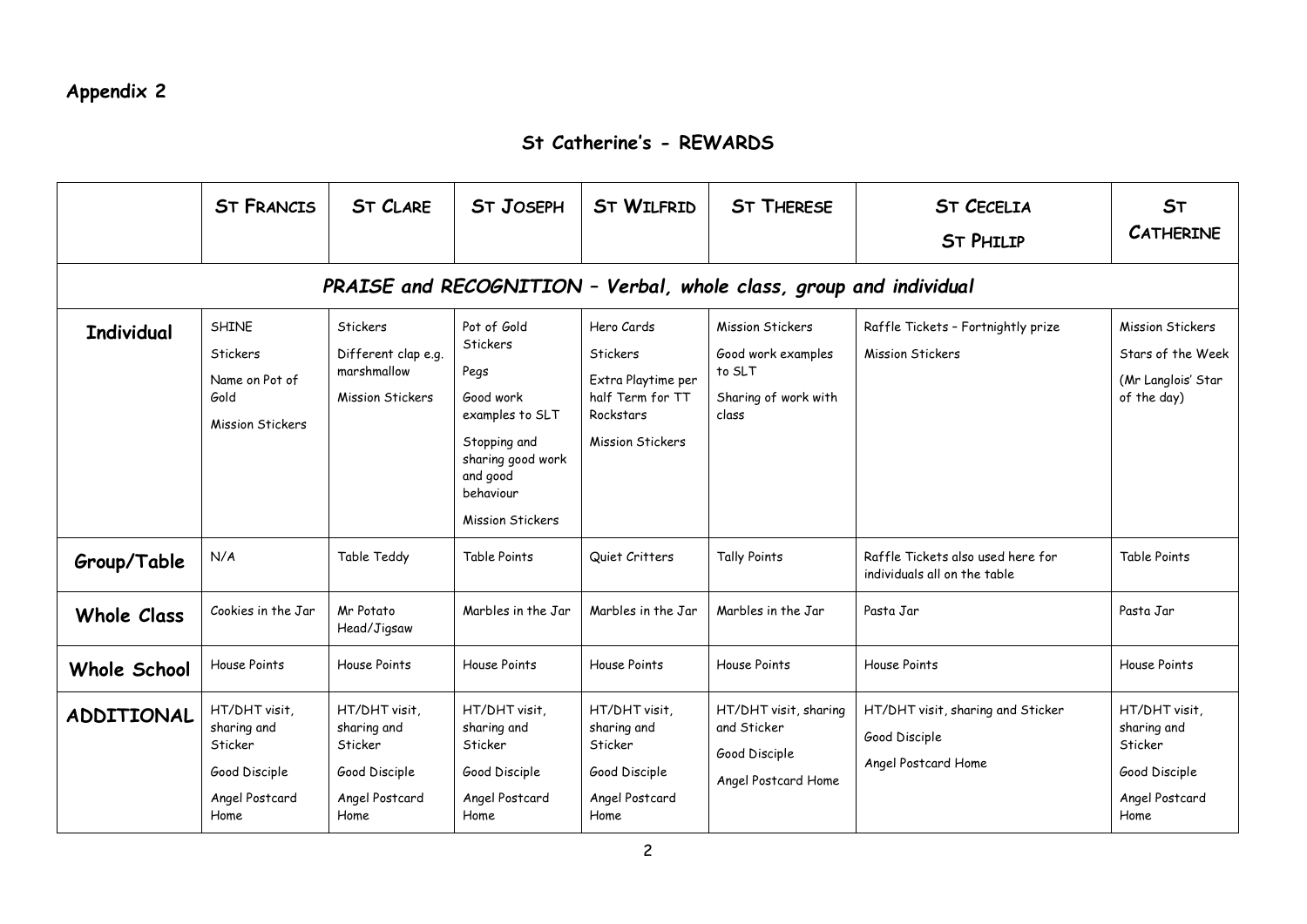#### **St Catherine's - SANCTIONS**

|                                                                                                                  | <b>ST FRANCIS</b>                                                                                                                                           | <b>ST CLARE</b>                                                                                                                                                                                                                                                                                                                         | <b>ST JOSEPH</b>  | <b>ST WILFRID</b> | <b>ST THERESE</b>                                                                                                                                                                                                                                                                                                                                                                                                          | <b>ST CECELIA</b><br><b>ST PHILIP</b> | <b>ST CATHERINE</b> |
|------------------------------------------------------------------------------------------------------------------|-------------------------------------------------------------------------------------------------------------------------------------------------------------|-----------------------------------------------------------------------------------------------------------------------------------------------------------------------------------------------------------------------------------------------------------------------------------------------------------------------------------------|-------------------|-------------------|----------------------------------------------------------------------------------------------------------------------------------------------------------------------------------------------------------------------------------------------------------------------------------------------------------------------------------------------------------------------------------------------------------------------------|---------------------------------------|---------------------|
|                                                                                                                  | Reset after break and lunch                                                                                                                                 |                                                                                                                                                                                                                                                                                                                                         | Reset after lunch |                   | Reset at the end of the day                                                                                                                                                                                                                                                                                                                                                                                                |                                       |                     |
| FIRST and FOREMOST - Gentle verbal reminders                                                                     |                                                                                                                                                             |                                                                                                                                                                                                                                                                                                                                         |                   |                   |                                                                                                                                                                                                                                                                                                                                                                                                                            |                                       |                     |
| $\frac{1}{10}$<br>$\overline{a}$<br>selected<br>the<br>ᢞ<br>ھ<br>discretion<br>$\overline{6}$<br>Sanction<br>the | <b>Discussion</b><br>$\bullet$<br>and apology<br>Adult<br>$\bullet$<br>chooses their<br>task<br>Time out<br>$\bullet$<br>with timer<br>(inside/outsi<br>de) | Discussion, pupil explains what<br>$\bullet$<br>they have done and why it is not<br>acceptable and apologises<br>• Sitting alone for 5-15 mins<br>within the classroom<br>• 5-10 mins on the Bench at Break<br>or Lunchtime<br>Writing/drawing a sorry<br>$\bullet$<br>note/card<br>No Trim-Trail or Football that<br>$\bullet$<br>week |                   |                   | Discussion, pupil explains what they have done and<br>why it is not acceptable and apologises<br>• Sitting alone for 15-30 mins within the classroom<br>• 5-15 mins on the Bench at Break or Lunchtime<br>Writing a detailed 'sorry' letter<br>No Trim-Trail or Football that week<br>• Extra work - in a dedicated time $(x1$ week - 15 mins<br>Friday Lunchtime with DC or FM) - Completing the<br>proforma (Appendix 4) |                                       |                     |

*Pupils should only be escalated to SLT for incidents of appropriate seriousness, i.e those for which the above sanctions are not deemed appropriate.*

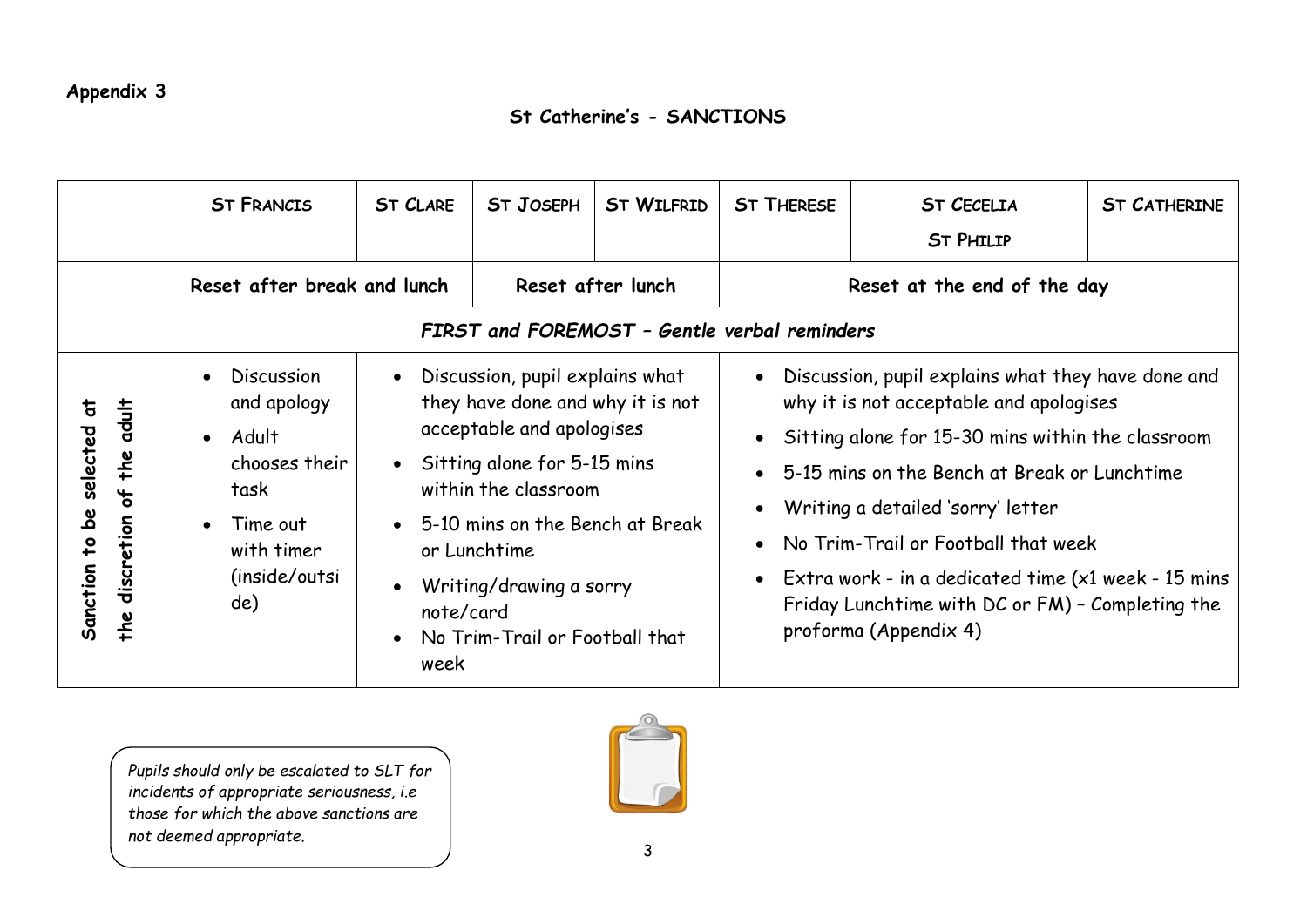### **Appendix 4**

|                                  | Time for Reflection |       |                                                             |  |  |
|----------------------------------|---------------------|-------|-------------------------------------------------------------|--|--|
| Name:                            | Year:               | Date: |                                                             |  |  |
| What I did:                      |                     |       |                                                             |  |  |
| The School Rule/s I have broken: |                     |       |                                                             |  |  |
|                                  |                     |       | $\begin{array}{c} \mathcal{J} \\ \mathcal{J}_1 \end{array}$ |  |  |
| The consequences of my action/s: |                     |       |                                                             |  |  |
|                                  |                     |       |                                                             |  |  |
| In the future I will:            |                     |       |                                                             |  |  |
|                                  |                     |       |                                                             |  |  |
|                                  |                     |       |                                                             |  |  |

Dear God, give me courage to say,<br>'m sorry," when I hurt someone, and<br>the wisdom not to do it again.  $E_1$  A, S,  $\vee$  $\circ$ Amen.

**Signed:**